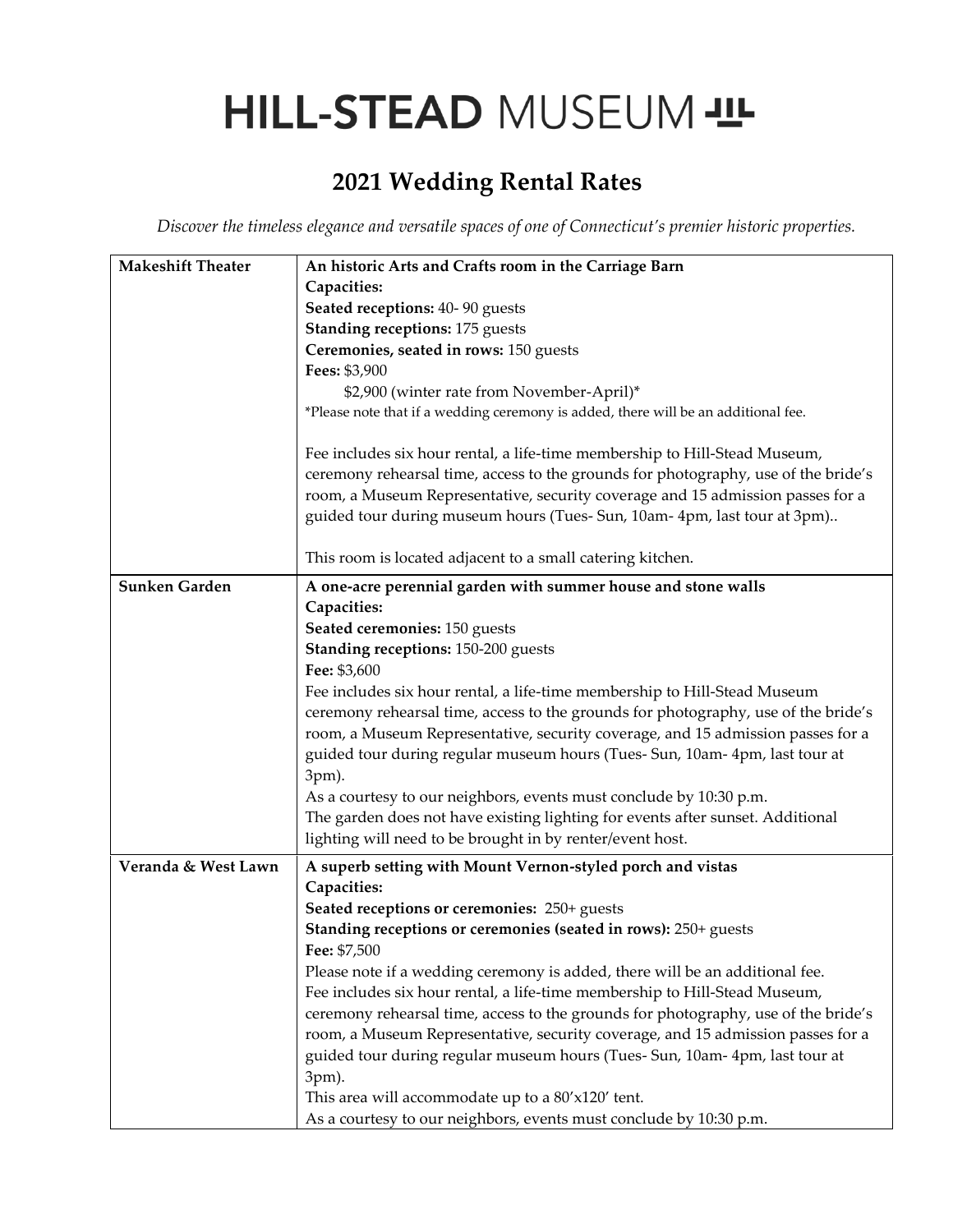| <b>Grass Court</b>           | A green grassy glen with views of the house and access to both the West Lawn                                                                                                                                                                                                                                                               |
|------------------------------|--------------------------------------------------------------------------------------------------------------------------------------------------------------------------------------------------------------------------------------------------------------------------------------------------------------------------------------------|
|                              | and Sunken Garden. This area was originally the grass tennis court.                                                                                                                                                                                                                                                                        |
|                              | Capacities:                                                                                                                                                                                                                                                                                                                                |
|                              | Seated receptions or ceremonies: 225 guests                                                                                                                                                                                                                                                                                                |
|                              | Standing receptions or ceremonies (seated in rows): 250 guests                                                                                                                                                                                                                                                                             |
|                              | Fee: \$5,500                                                                                                                                                                                                                                                                                                                               |
|                              | *Please note that if a wedding ceremony is included, there will be an additional fee.                                                                                                                                                                                                                                                      |
|                              | Fee includes six hour rental, a life-time membership to Hill-Stead Museum<br>ceremony rehearsal time, access to the grounds for photography, use of the bride's<br>room, a Museum Representative, security coverage, and 15 admission passes for a<br>guided tour during regular museum hours (Tues- Sun, 10am- 4pm, last tour at<br>3pm). |
|                              | This area will accommodate up to a 60'x100' tent.                                                                                                                                                                                                                                                                                          |
|                              | As a courtesy to our neighbors, events must conclude by 10:30 p.m.                                                                                                                                                                                                                                                                         |
| <b>CUSTOMIZED</b>            | Ceremony Only- No reception included                                                                                                                                                                                                                                                                                                       |
| <b>OPTION</b>                | Fee: \$3,000                                                                                                                                                                                                                                                                                                                               |
|                              | Fee includes six hour rental, a life-time membership to Hill-Stead Museum                                                                                                                                                                                                                                                                  |
|                              | ceremony rehearsal time, access to the grounds for photography, use of the bride's                                                                                                                                                                                                                                                         |
|                              | room, a Museum Representative, security coverage, and 15 admission passes for a                                                                                                                                                                                                                                                            |
|                              | guided tour during regular museum hours (Tues- Sun, 10am- 4pm, last tour at                                                                                                                                                                                                                                                                |
|                              | 3pm)                                                                                                                                                                                                                                                                                                                                       |
|                              | Available spaces for these options include the Sunken Garden, West Lawn, North                                                                                                                                                                                                                                                             |
|                              | Lawn and the Makeshift Theater.                                                                                                                                                                                                                                                                                                            |
| <b>CUSTOMIZED</b>            | The Grand Entrance!                                                                                                                                                                                                                                                                                                                        |
| <b>OPTION</b>                | Fee: \$5,000                                                                                                                                                                                                                                                                                                                               |
|                              | Fee includes photo opportunities inside the museum (Drawing Room only) for up<br>to 8, use of the grand staircase for couple (to walk down and for photography), and<br>opening of the front Veranda door for presentation to guests onto the West Lawn.                                                                                   |
| <b>Outdoor Photography</b>   | This is only for weddings not hosting a wedding on site. Wedding parties must                                                                                                                                                                                                                                                              |
| \$350 for two hours          | arrive on the museum property no later than 5:30pm. Sessions must be scheduled in                                                                                                                                                                                                                                                          |
|                              | advance.                                                                                                                                                                                                                                                                                                                                   |
| Damage Deposit               | Refundable if repairs or extraordinary cleaning services are not needed following                                                                                                                                                                                                                                                          |
| \$500                        | the facilities use. This deposit is required for all events.                                                                                                                                                                                                                                                                               |
| Open House-Style Tour        | All guests will have access to the Museum for one hour of your choosing between                                                                                                                                                                                                                                                            |
| of the First Floor of the    | 4pm and 8pm (7pm is the latest the tour can be scheduled). Docents will be                                                                                                                                                                                                                                                                 |
| Museum                       | stationed on the first floor and can interact with guests while they leisurely tour in                                                                                                                                                                                                                                                     |
| \$600                        | an open house style format.                                                                                                                                                                                                                                                                                                                |
| <b>Ceremony Fee</b><br>\$800 | For a ceremony anywhere on the property added to a reception on site.                                                                                                                                                                                                                                                                      |
| <b>Fire Watch Fee</b>        | Required by state law for tented events; provides for two Town of Farmington                                                                                                                                                                                                                                                               |
| \$700                        | firepersons and a fire vehicle on the grounds during the event.                                                                                                                                                                                                                                                                            |
|                              |                                                                                                                                                                                                                                                                                                                                            |

**Rentals extending more than six hours will incur an additional \$400 per hour.**

**Lifetime Membership for two or family Benefits:**

**• Complimentary, unlimited Museum admission** 

**• Complimentary or reduced admission to Museum programs and events**

**• A 10% discount in the Museum Shop**

**• Expanded benefits/discounts on family programming**